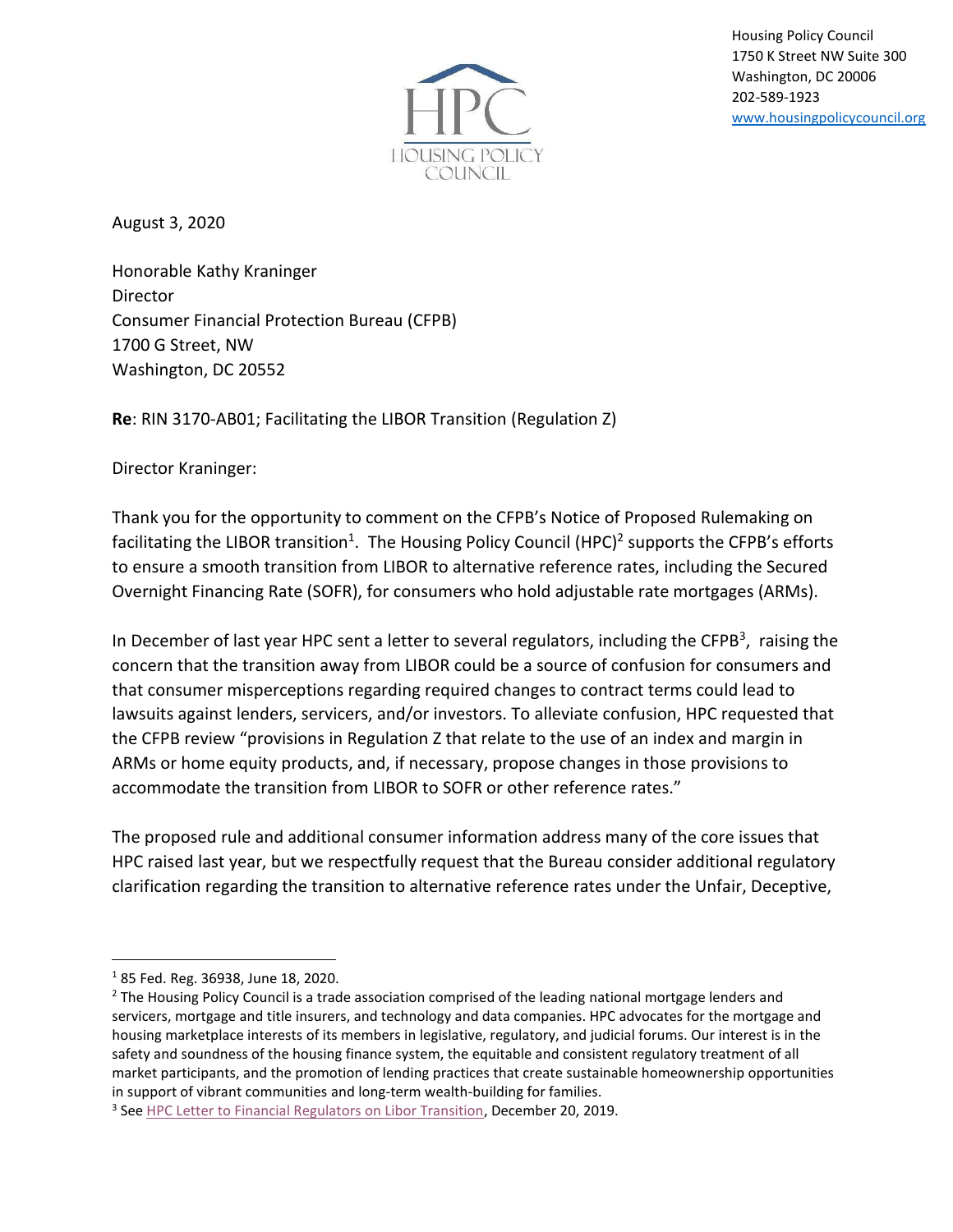or Abusive Acts or Practices (UDAAP) regulations. Our thoughts on these topics are described below.

## *Updates to CHARM Booklet and FAQs are Welcome*

HPC is very appreciative of the CFPB's proposed rule, which accomplishes a key objective of HPC's request, providing clarity about the LIBOR transition to lenders, servicers, investors, and most importantly consumers. In addition to the proposed rule itself, we commend the CFPB's efforts to help consumers understand how adjustable rate mortgages work through the updates to the Consumer Handbook on Adjustable Rate Mortgages (CHARM), and by issuing enhanced guidance (FAQs) on other important LIBOR transition topics that do not require amendments to Regulation Z. By dramatically reducing the number of pages in the CHARM handbook and updating the booklet to remove references to the LIBOR benchmark rate, the CFPB has made these resources more relevant and useful for consumers and other market participants.

## *Proposed Rule Illustrative Examples Provide Useful Clarity*

As for the proposed rule itself, HPC applauds the inclusion of examples of replacement indices that meet Regulation Z standards, such as SOFR (for closed and open-end transactions) and Prime (for open-end transactions). Specifically, HPC supports the CFPB's determination that the spread-adjusted indices based on SOFR recommended by the ARRC as a replacement for the 1 month, 3-month, 6-month, and 1-year USD LIBOR index are comparable indices to the 1-month, 3-month, 6-month, and 1-year USD LIBOR index respectively for closed-end transactions. This determination provides much needed clarity and certainty to market participants and should be retained in the final rule. HPC also supports the CFPB's determination that this example "would be illustrative only, and the Bureau does not intend to suggest that the spread-adjusted SOFR indices recommended by the ARRC are the only indices that would be comparable to the LIBOR indices."<sup>4</sup> To further illuminate the issue, HPC requests that the CFPB consider adding some additional examples of comparable indices for closed-end transactions to help stakeholders operationalize the guidance. Additionally, HPC requests that the CFPB consider addressing the historical and mathematical elements that should be part of a finding of comparability when adding an illustrative example that identifies a Prime Rate index as comparable to LIBOR for closed-end transactions. The goal should be to provide market participants actionable guidance regarding how the CFPB will consider other indices comparable and address compliance with UDAAP rules.

Lastly, it would be helpful for the CFPB to add an example of how to complete the loan estimate or closing disclosures for a SOFR product. By making these appropriate modifications

<sup>4</sup> 85 Fed. Reg. 36947, June 18, 2020.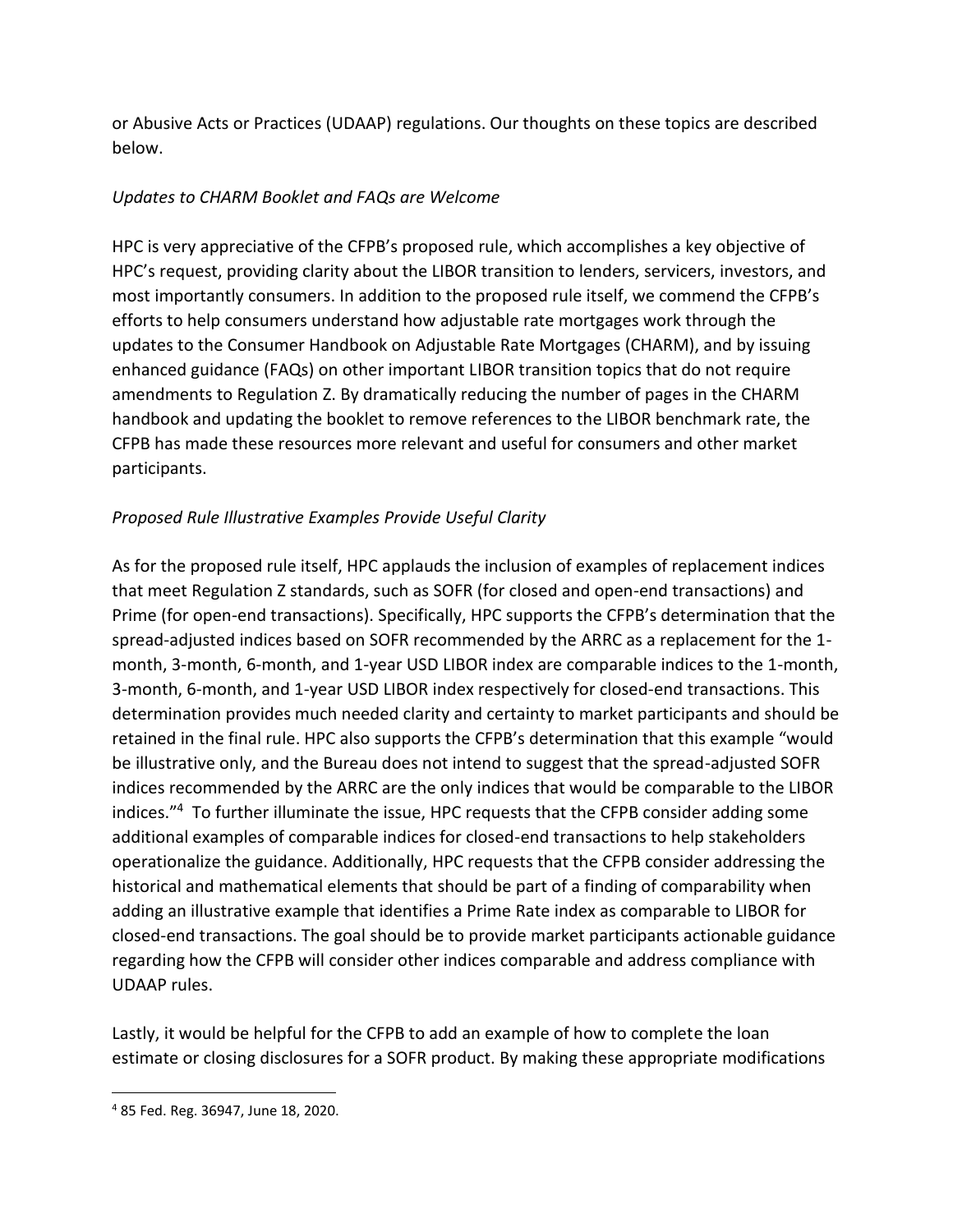to Regulation Z, it reduces the potential for consumer complaints or legal challenges based upon the transition away from LIBOR.

## *Disclosure Requirements Regarding Post-Consummation Events § 1026.20(a)-3*

HPC proposes that the CFPB add to the Official Interpretation for § 1026.20(a)-3,ii.B an additional example of an event that would not be treated as a refinance. The current proposal says that spread-adjusted SOFR is "comparable" to LIBOR and therefore the replacement of LIBOR with a spread adjusted index based on SOFR is not to be treated as a refinancing. The proposed text in the comments section uses the word "comparable," a term used in some of our members' old ARM fallback language. However, the more commonly used fallback language today, included in recent ARM transactions, instead refers to a replacement index chosen by the Board of Governors of the Federal Reserve System or the Federal Reserve Bank of New York, or a committee endorsed by either of them. If a replacement index has not been chosen by any of those entities, such language provides that the note holder will make a reasonable, good faith effort to select an index and a margin that, when added together, the note holder reasonably expects will minimize any change in the cost of the loan, taking into account the historical performance of the index and the replacement index. This language was recommended by the ARRC and adopted by Fannie Mae and Freddie Mac. It would be helpful for the CFPB to clarify in the Official Interpretation of the final rule that the determination of a replacement index pursuant to this commonly used contract language is another example where the replacement index would be "comparable" and, accordingly, would also not be deemed a refinance under Regulation Z.

## *Reiteration of Request to Address UDAAP Concerns*

As helpful as the proposed modifications to Regulation Z are, to further ameliorate the concerns of market participants about the transition away from LIBOR, we reiterate our previous request for the CFPB to state unequivocally in guidance that it will not deem a transition to a spread adjusted index based on SOFR or any other comparable index to be an unfair, deceptive, or abusive act or practice. Since the proposed rule already deems a spread adjusted index based on SOFR to be a comparable index, our request is to follow the logical conclusion of this determination by simply and unambiguously stating that the use of a spread adjusted index based on SOFR as a comparable index is not unfair or abusive, and that the selection of a spread adjusted index based on SOFR or other comparable indices as a replacement index to LIBOR is not deceptive. We also request that the CFPB state that it will not deem an index that is recommended by the Board of Governors of the Federal Reserve System, the Federal Reserve Bank of New York, or a committee endorsed or convened by either of them, or an index that the note holder reasonably expects will minimize any change in the cost of the loan, taking into account the historical performance of the index and the